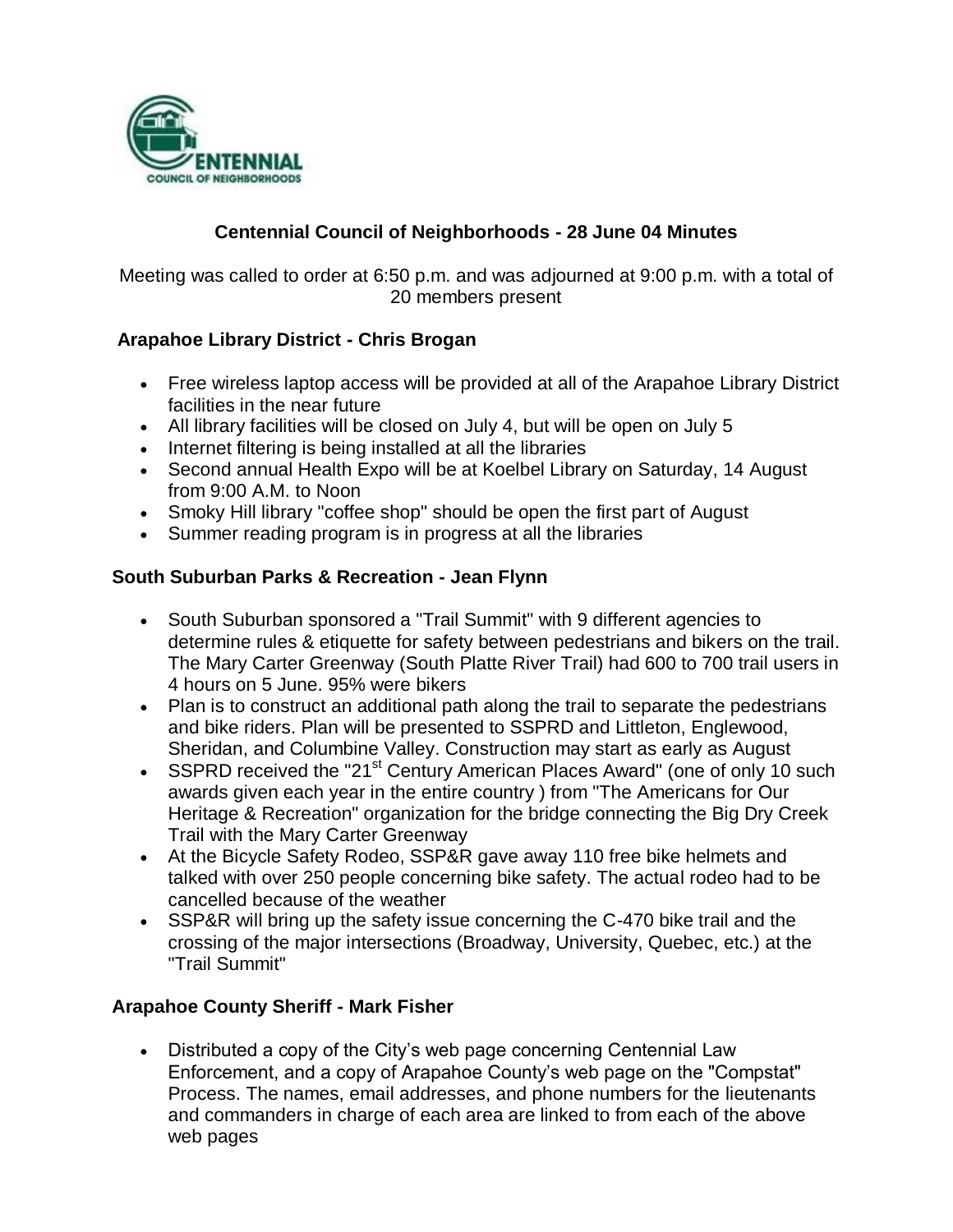- First mobile DUI checkpoint will take place starting June 30. Locations will be: Parker Road and Dayton Street, Parker Road and Orchard Road, and Arapahoe Road and Jordan Road. DUI limit is changing from 0.10 to 0.08 at midnight of June 30
- Open burning ban has been temporarily suspended because of recent rains. May be re-instated at a later date, depending upon conditions
- Suspect of "robbery in progress" was caught by deputies at the Drury Inn on Dry Creek and I-25 while attempting to flee
- A person who was soliciting door-to-door was arrested for a parole violation and 2<sup>nd</sup> degree burglary. Soliciting is not against the law, but if the person is acting suspiciously, call the sheriff
- Several teens were arrested for building and exploding "dry ice" bombs. Some have been left in mailboxes. If you find one, do not touch it, but call the sheriff
- There have been several cases of criminal mischief, breaking auto windows with rocks. Deputies are looking for a red or maroon or burgundy 4x4 SUV, possibly an S-10 Blazer or Pathfinder or Explorer, with dark tinted windows. Crimes are happening in the early A.M.
- There is a ban on the sale, possession, and use of all fireworks in the City of **Centennial**

# **Parker Fire District - Dan Qualman**

- Provided copies of the Parker Fire District "Budget-In-Brief" and a map showing the Parker Fire responses within Centennial during 2003. 429 total calls, 232 in district and 197 mutual aid. Responded as far west as Holly Street. There were: 43 Fire or non EMS emergencies, 181 good intent/false alarm, 193 rescue/medical, and 12 non-emergency service requests
- Parker and Cunningham Fire Districts will have extra equipment on the street for the  $4<sup>th</sup>$  of July, and will be enforcing the ban on fireworks
- Cunningham Fire District's EMS week open house was a success

# **City of Centennial - Nancy Reubert**

- If the "open burning ban" is re-instated in unincorporated Arapahoe county, the City will probably be included
- Denver Christian Schools has had a pre-submittal hearing for development of the Metrum property. Contact Robert Bignell (superintendent of DCS) at 303-733- 2421 X115, or the City's Land Use Department for more information
- City is developing a communications plan to notify residents if they start spraying for mosquitoes. City has signed a contract with Colorado Mosquito Control to do the spraying
- City Attorney's office was destroyed by a raccoon. A trap on the roof caught a 35 pound raccoon, but it appears to be a different one

# **City of Centennial - Betty Wotring**

- Centennial Community Blood Drive at the City of Centennial Offices on August  $20^{th}$ , from 10 A.M. to 3:30 P.M.
- Betty is sponsoring a Food Drive from July 1 to July 31. Information about collection sites is on the CenCON web site www.cencon.net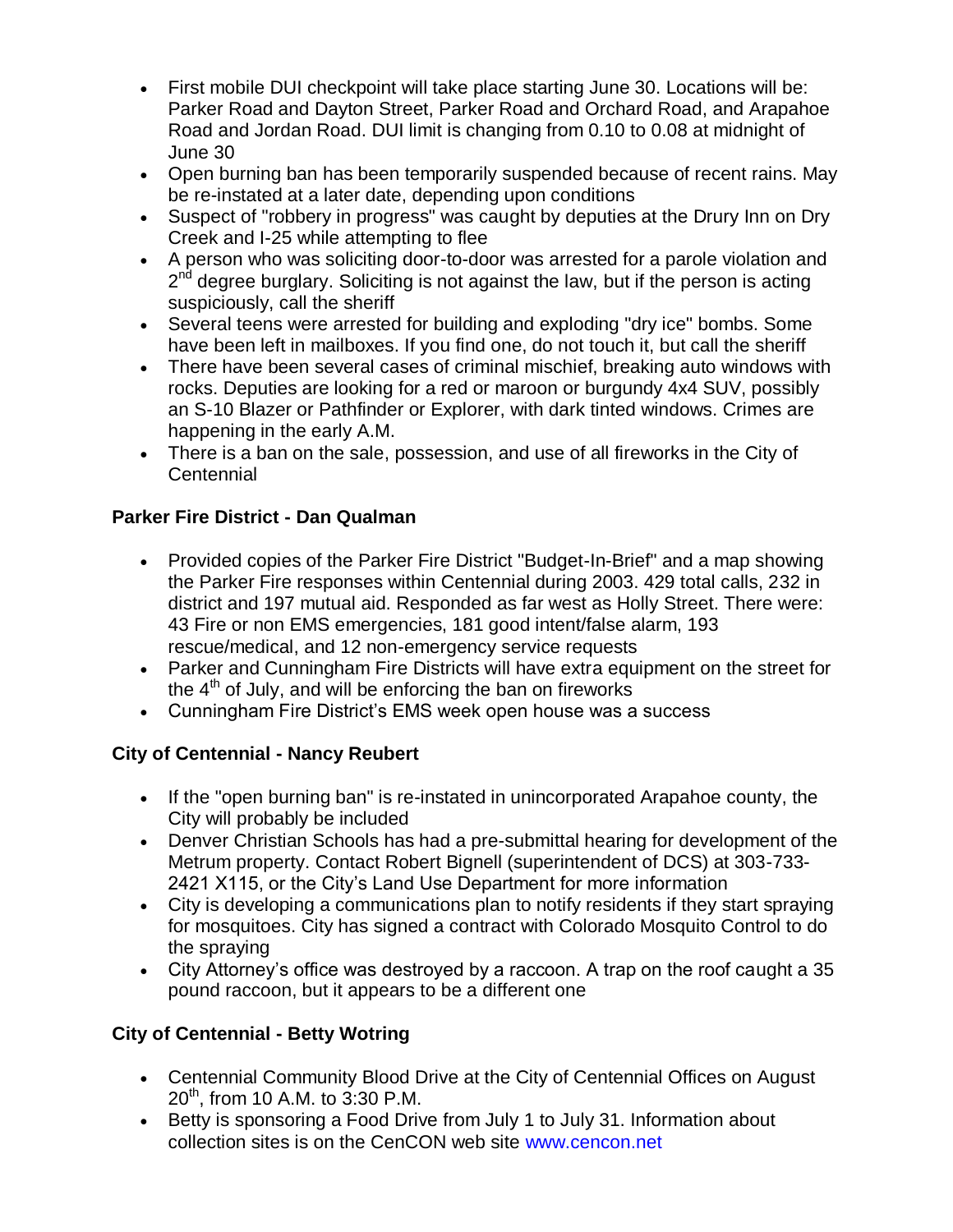• Contact Betty Wotring at 303-699-6131 or BettyWotring@w-mgroup.com or bwotring@centennialcolorado.com

## **Arapahoe Park & Recreation - Rebecca Nash**

- Work on the trail behind Eaglecrest High School has been completed. This work completes the trail system from the east end of the district to Quincy Reservoir along No Name Creek. Some portions along Piney Creek still need to be completed
- Work at Bow Tie Park is 95% finished
- Waterslide at Lookout Park is now open
- Waste Management & City of Denver has offered the district an easement on 175 acres of land along Buckley between Quincy & Hampden to build a regional recreational facility. Land is currently not in the Arapahoe Park & Recreation **District**

### **CenCON Reports - Treasurer - Gerry Cummins**

| <b>Checking Previous</b><br>Balance: | \$724.20 | <b>Savings Previous</b><br>Balance: | \$3620.53 |
|--------------------------------------|----------|-------------------------------------|-----------|
| Income:                              | \$150.00 | Income (Dues):                      | \$195.00  |
| Expenses:                            |          | \$143.83 (Interest):                | \$0.00    |
| <b>Closing Balance:</b>              | \$730.37 | <b>Closing Balance:</b>             | \$3815.53 |

### **- Secretary - Frank Green**

- Moved by Ron Weidmann and seconded by Don Doerr that the May 2004 minutes be approved as read. Approval was unanimous
- Betty Ann Habig requested the announcement of a meeting with XCEL Energy on Wednesday, 30 June at Mission Hills Church (University & Orchard) from 6:30 to 9:00 P.M. concerning the efforts to improve utility service in the western areas of Centennial
- A vote was taken to decide among 4 possibilities for the July meeting. Members voted to have a discussion of the City's Comprehensive Plan, versus a tour of the jail, a tour of the new Lone Tree Rec Center, or a tour of the new Arapahoe Park & Rec's new Recreaction Center

### **- Plans - Ron Weidmann**

- Ms. Nancy Reubert & Ms. Betty Wotring left the CenCON meeting and did not participate in any discussion of the developer plans or comments
- 2 new developer plans were received (Piney Creek Ranches, Filling #3 and Lincoln Executive Center PDP – 4th Amendment) Copies of the detailed comments will be sent to all CenCON members as usual